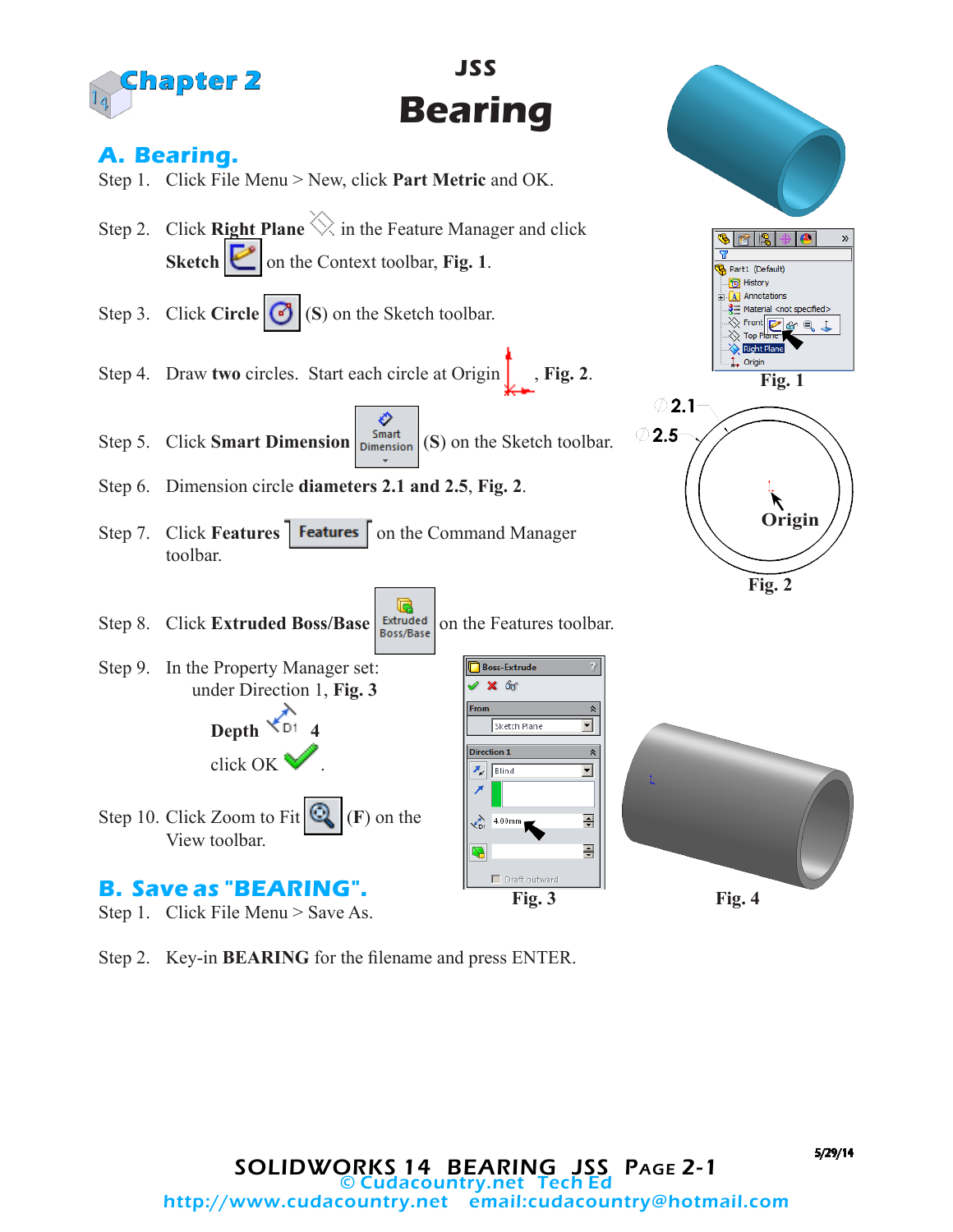## **C. Mate Reference Tangent.**

Step 1. Click the **outside cylindrical face of Bearing** to select it, **Fig. 5**.



**Fig. 8**

**D** Mate Reference  $\sqrt{8}$